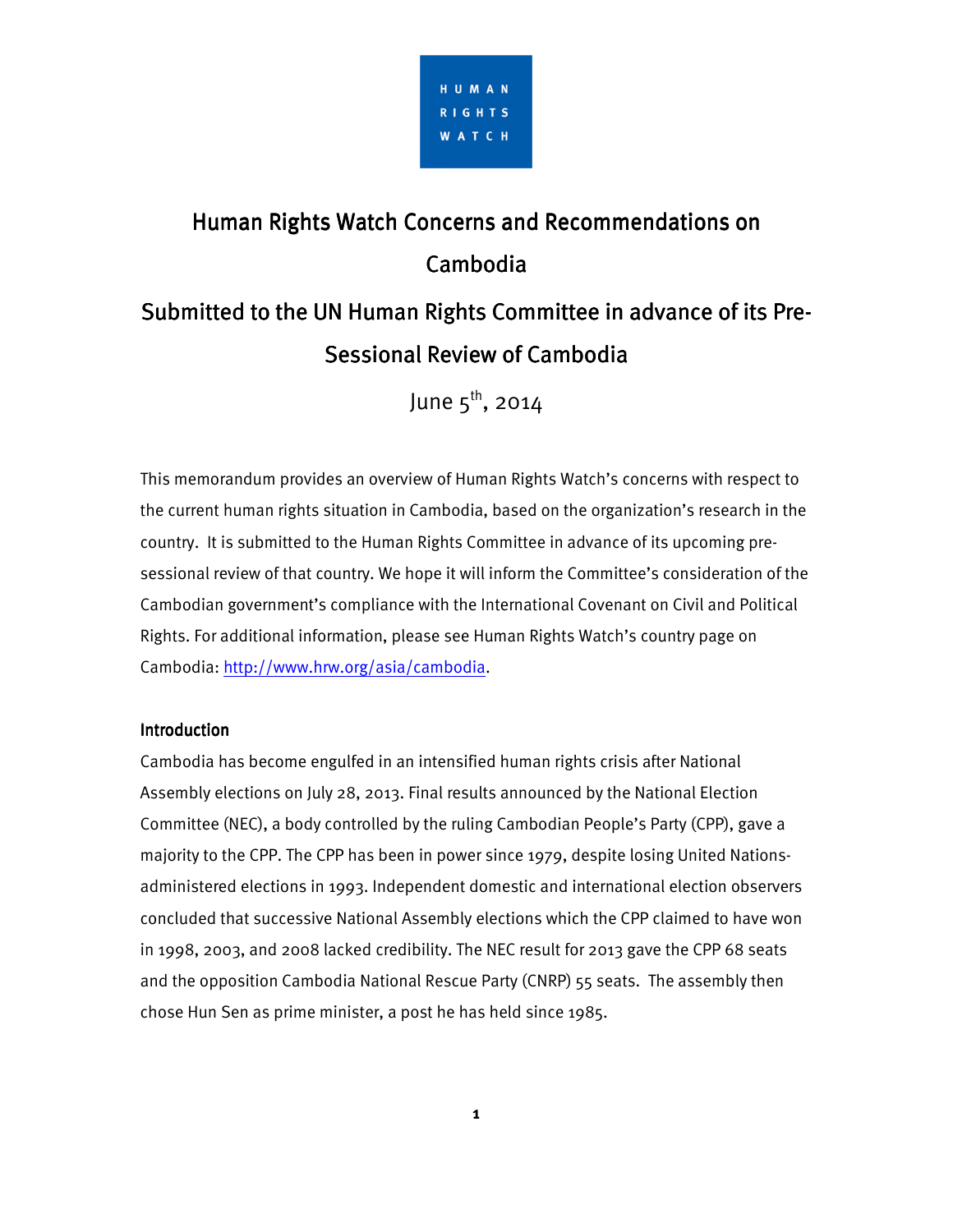## Article 25: Right to Vote

Among documented problems with the 2013 electoral process that undermined exercise of the right to vote were: unequal media access for opposition parties; pro-CPP bias within the national and local electoral apparatus; lack of an independent and impartial electoral dispute resolution mechanism; manipulation of voter rolls to allow "ghost" voters and exclude opposition voters; campaigning by senior security forces officers for the CPP, leading to intimidation of voters; and failure of the NEC and Constitutional Council to seriously or independently investigate credible complaints of election irregularities (see: http://www.hrw.org/news/2013/09/10/cambodia-independent-election-inquiry-needed).

Credible allegations that the irregularities and CPP control over election bodies affected the final outcome precipitated demonstrations starting in August 2013, calling for investigations, electoral reform, new elections, and for Hun Sen to step down. The CNRP, which began organizing mass and overwhelmingly peaceful demonstrations in September 2013, also decided to boycott attendance of the National Assembly. Starting in September, the government deployed large numbers of armed police, gendarmes and sometimes army troops in the national capital, Phnom Penh, and other towns as part of attempts to deter and suppress demonstrations and other gatherings, such as strikes by workers demanding increased wages and improved working conditions. Security forces have engaged in attacks on protesters, killing several and injuring many.

So far, neither investigations into electoral irregularities nor reforms of the electoral system have been carried out. The National Assembly is operating without the presence of the CNRP.

- Human Rights Watch encourages the Human Rights Committee to ask the government about progress towards establishment of an independent commission with international assistance and in cooperation with Cambodian civil society to investigate and recommend remedies for irregularities in the 2013 elections. We urge the Committee to make recommendations for fundamental reform of Cambodia's electoral processes and

**2**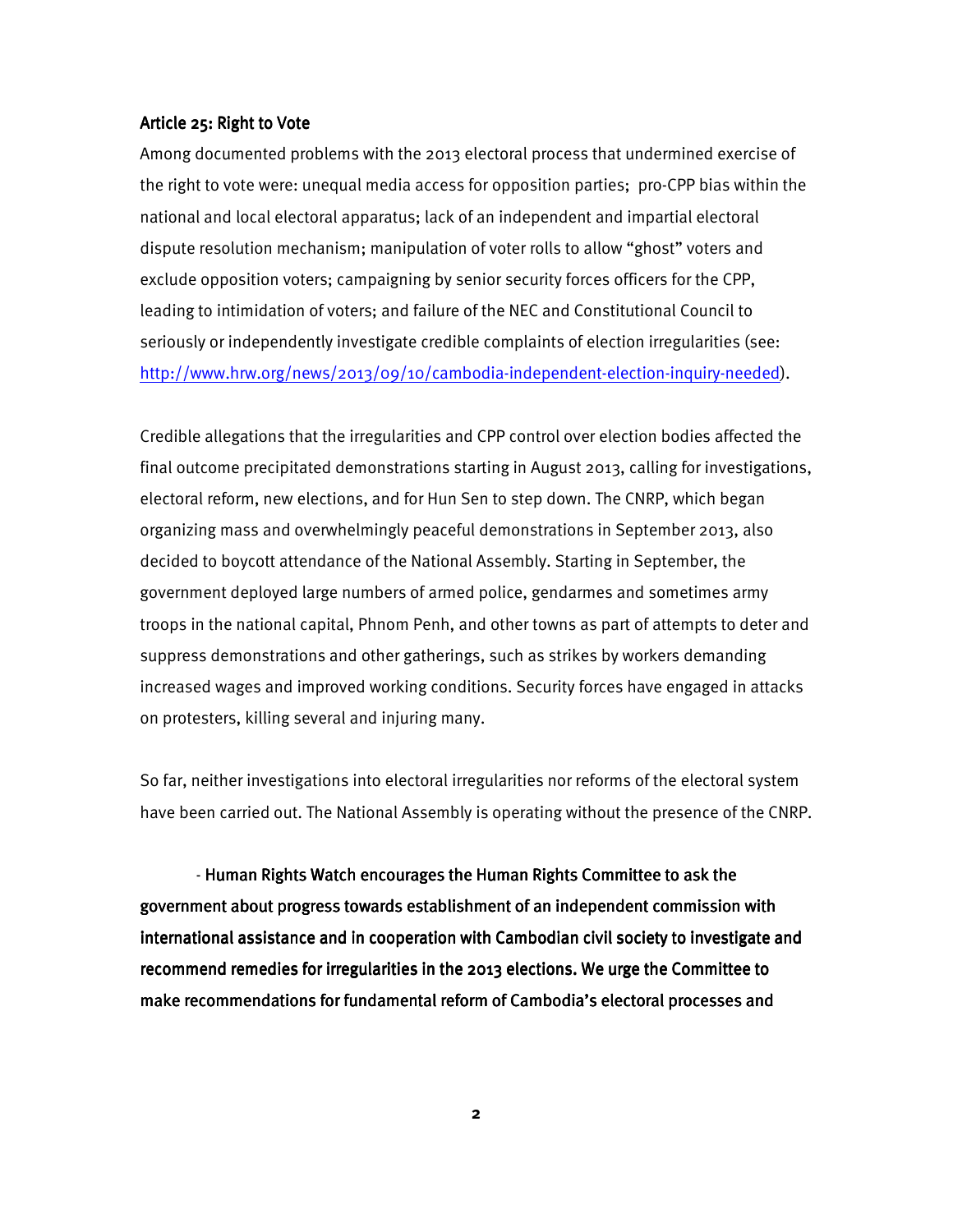systems to ensure independence and impartiality so that future elections are free and fair and thus guarantee effective exercise of the right to vote.

#### Article 19: Freedom of Expression

The government has a virtual monopoly over television programming, while dominating radio broadcasting, largely denying freedom of expression via these media to civil society and opposition voices. The government asserts various unconvincing reasons to refuse broadcasting licenses, such as a purported lack of frequencies. The government has denied a television license to the critical media personality Mam Sonando, who was previously imprisoned on politically motivated charges. While the CPP has de facto control over many television and radio stations, the government has refused licenses to the opposition CNRP.

The government has also regularly abused legislation in force, particularly the 2010 Criminal Code, to restrict the right to freedom of expression. It has relied on vaguely or broadly formulated prohibitions on defamation, insult and incitement (articles 305-308, 311, 502, 495-496) to prosecute and imprison or fine people for the peaceful expression of critical views of government policies and practices. It frequently uses these articles against those accused of leading peaceful protests against alleged land-grabbing by powerful and wealthy interests and non-violent strikes by factory workers demanding increased wages and improved working conditions. The government also even defined public calls for a change in the prime minister as a form of incitement, even if it is done in the context of political party campaigning, thereby threatening prosecution of those calling for Cambodia to have a new political leader (see: http://www.phnompenhpost.com/national/cnrp-threatened-overrhetoric).

A draft Cybercrime law is meanwhile being considered by the government, which has so far refused to make a draft public. A leaked draft reveals that article 28 permits severe restrictions on the rights to freedom of expression and information by providing for imprisonment for vaguely defined prohibited acts, such as generating "insecurity," "instability," or "anarchism"; hindering national "sovereignty and integrity"; or defaming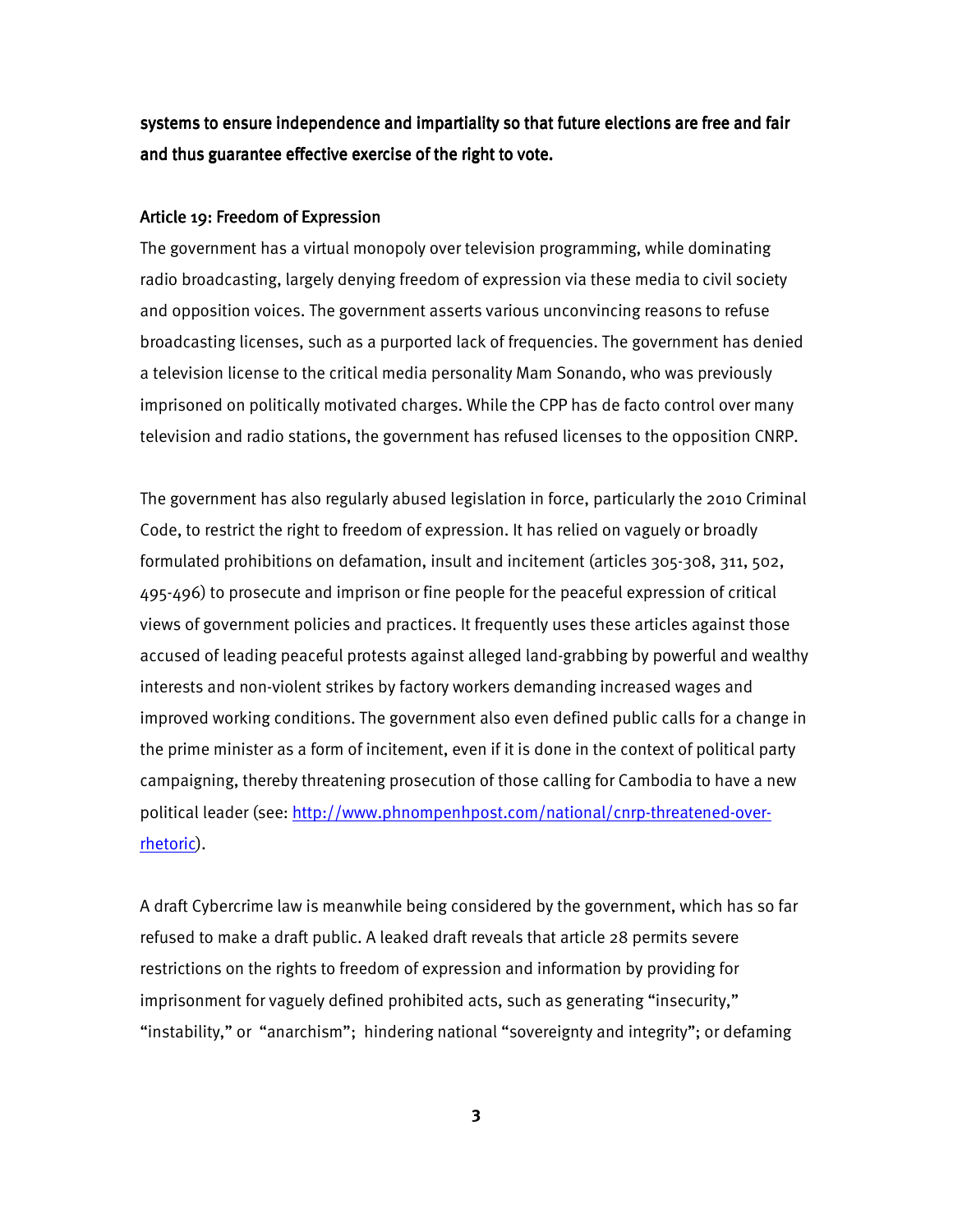any government agency at any level. Moreover, these and other provisions do not require any specific criminal intent to commit a punishable offense, which could lead to criminalization of unintentional or accidental acts. The leaked text also reveals that a governmental National Anti-Cybercrime Committee, chaired by the prime minister, would have sweeping powers without judicial oversight or other legal safeguards (articles 5-16). This law would likely be used to curtail the rising use of social and other digital media and to target those opposed to the CPP.

- We encourage the Human Rights Committee to call on the government to open up Cambodia's media sector to independent and opposition voices; to ensure the security of media workers from violence, intimidation, and harassment, to reform existing legislation so that it cannot be used to criminalize peaceful expression; and to make public for comment the draft legislation on use of cyberspace, which should be revised to ensure that it is not used to criminalize or to censor critical news and opinions.

#### Article 21 and Article 22: Freedom of Assembly and Association

A 2009 Law on Peaceful Demonstrations contains provisions that the government has repeatedly used since its promulgation to restrict the right to freedom of assembly (see: http://www.hrw.org/world-report-2010/cambodia). This has been achieved, for example, by refusing to allow gatherings that the authorities arbitrarily deem to threaten "security, safety and public order" (article 9). This has been the case particularly if protests were planned to occur outside government-designated "democracy plazas" or "freedom parks," for which the 2009 act provides and where CNRP centered its demonstrations. Such broad and openended limitations on the time, place and manner of demonstrations are in violation of international law.

Since January 4, 2014, the authorities have effectively overridden even this restrictive legislation with a statement arbitrarily banning all demonstrations, whether organized by the CNRP or anyone else (see: http://www.hrw.org/news/2014/02/09/cambodia-free-activistsrevoke-assembly-ban).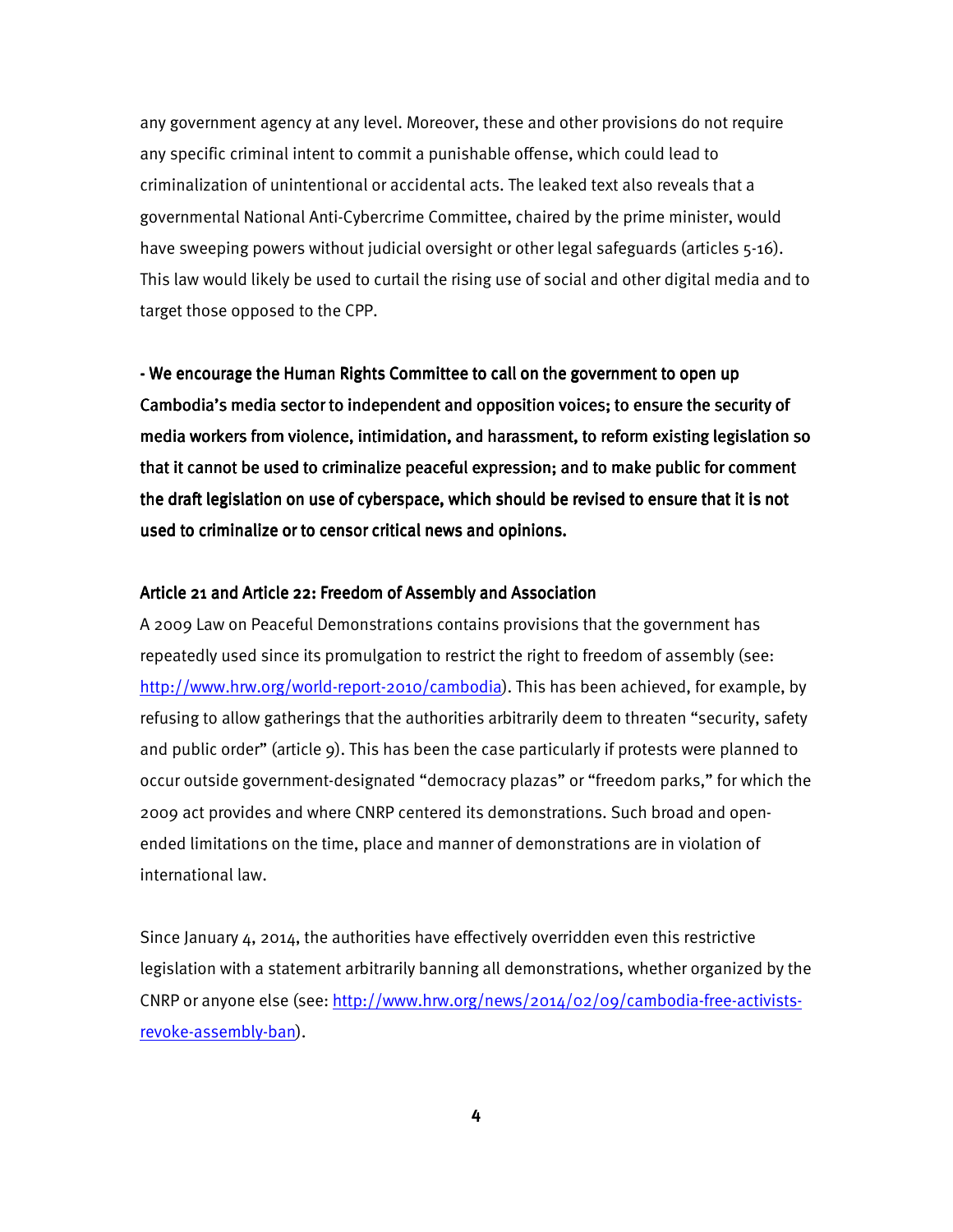This statement was under an unpublished order by Prime Minister Hun Sen, shown to Human Rights Watch in confidence by a senior government official, to implement the 2009 law. The authorities have enforced the ban by deploying security forces without regard to genuine security concerns, sometimes to break up even the smallest and entirely peaceful gatherings with unnecessary force. The security forces have since occupied Phnom Penh's Democracy Plaza, turning it into an armed camp. While the 2009 demonstration law does not apply to trade union strike and political party campaign activities, the authorities have maintained that the January 4, 2014 ban is applicable to both (see:

http://www.hrw.org/news/2014/02/02/cambodia-garment-factories-thwarting-unions). Although the government has sometimes opted to allow such activities to go forward, they have continued to insist they are illegal without providing a credible basis (see: http://www.hrw.org/news/2014/01/08/cambodia-detainees-crackdown-denied-rights). Security force sources told Human Rights Watch that the authorities hope this will deter strikes and political rallies and is intended to lay a basis for possible future arrests of union and opposition party leaders.

The January 4 ban followed and reinforced a government announcement of a January 2 deadline for garment workers to end strikes and related demonstrations demanding an increase in Cambodia's core wage to US\$160 a month. The government warned that unless the deadline was heeded, it would deploy security forces to suppress worker actions it considered illegal (see: http://www.cambodiadaily.com/news/govt-unveils-legal-plan-tobreak-garment-industry-strike-49763/).

Human Rights Watch research established that on the morning of January 2, as workers gathered to demonstrate in front of the many garment factories on the outskirts of Phnom Penh, army, police and gendarme units began deploying to break them up. In some cases, they acted immediately to do so; elsewhere they withdrew after initial reconnaissance. The first operation was carried out by troops of army Special Forces Paratrooper Brigade 911 armed with assault rifles, truncheons, and knives. They intervened forcibly to break up a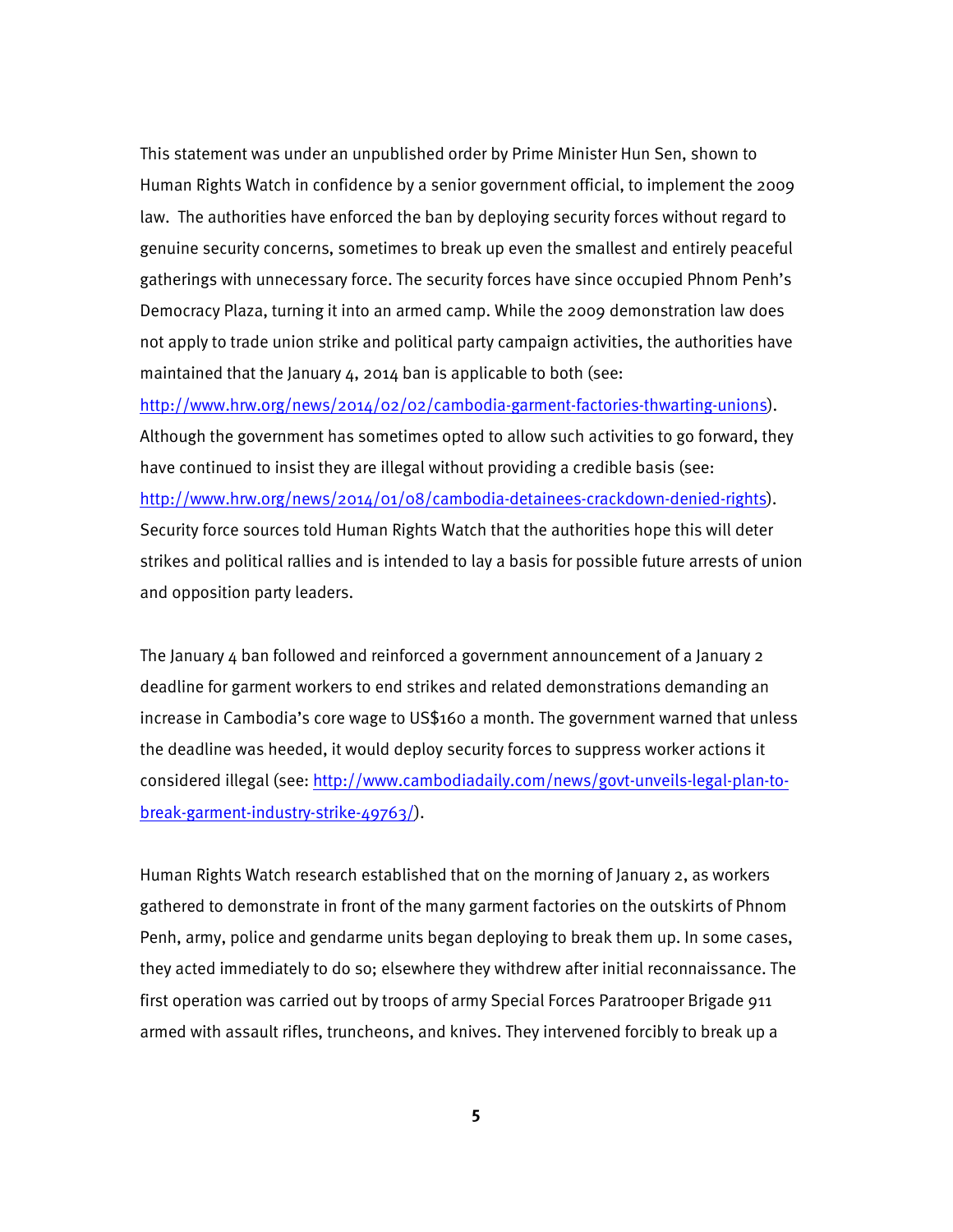protest at the Yakjin garment factory. Brigade 911 officers ignored attempts by human rights monitors to defuse the resulting confrontation with workers and others, during which some workers threw rocks. The troops instead arrested some of these monitors among a total of 15 people, 10 of whom were jailed, later brought to trial, and convicted to suspended prison sentences (see section on Article 14). According to medical examinations by independent medical professionals, all 10 were beaten or otherwise roughed up during arrest, some sustaining severe injuries.

Overnight on January 2-3, hundreds of police and gendarmes were deployed to clear workers protesting by blocking roads in the Veng Sreng industrial suburb of Phnom Penh. Violent clashes broke out, with some workers throwing rocks, sticks and petrol bombs and attacking property, while security forces, some of whom were injured, fired tear gas, smoke grenades, and, occasionally, live ammunition (see section on Article 6). They also beat many people, including three young men whom they arrested and who were eventually tried and sentenced to suspended prison terms (see section on Article 14).

On the morning of January 3, the authorities sent a large force of gendarmes to seize control of the area, some of whom fired their assault rifles indiscriminately, killing five people (see section on Article 6) and arresting 10 others. The area was then occupied by troops of army Brigade 70. The 10 arrested were later tried and sentenced to suspended prison terms (see section on Article 14). One of the other victims of the gendarme beatings later died of his injuries.

Since these events, wildcat strikes have continued in Phnom Penh and other parts of Cambodia, but many have been broken up by security forces. Trade union activists and workers involved in industrial actions are regularly arrested on trumped-up charges. This has been accompanied by what appears to be a de facto suspension of procedures for registration of unions and government movement towards promulgation of a new Law on Enterprise Unions (see http://www.hrw.org/news/2014/04/29/cambodia-stop-stallingunion-registrations). The government says one of the objectives of the new law is to deal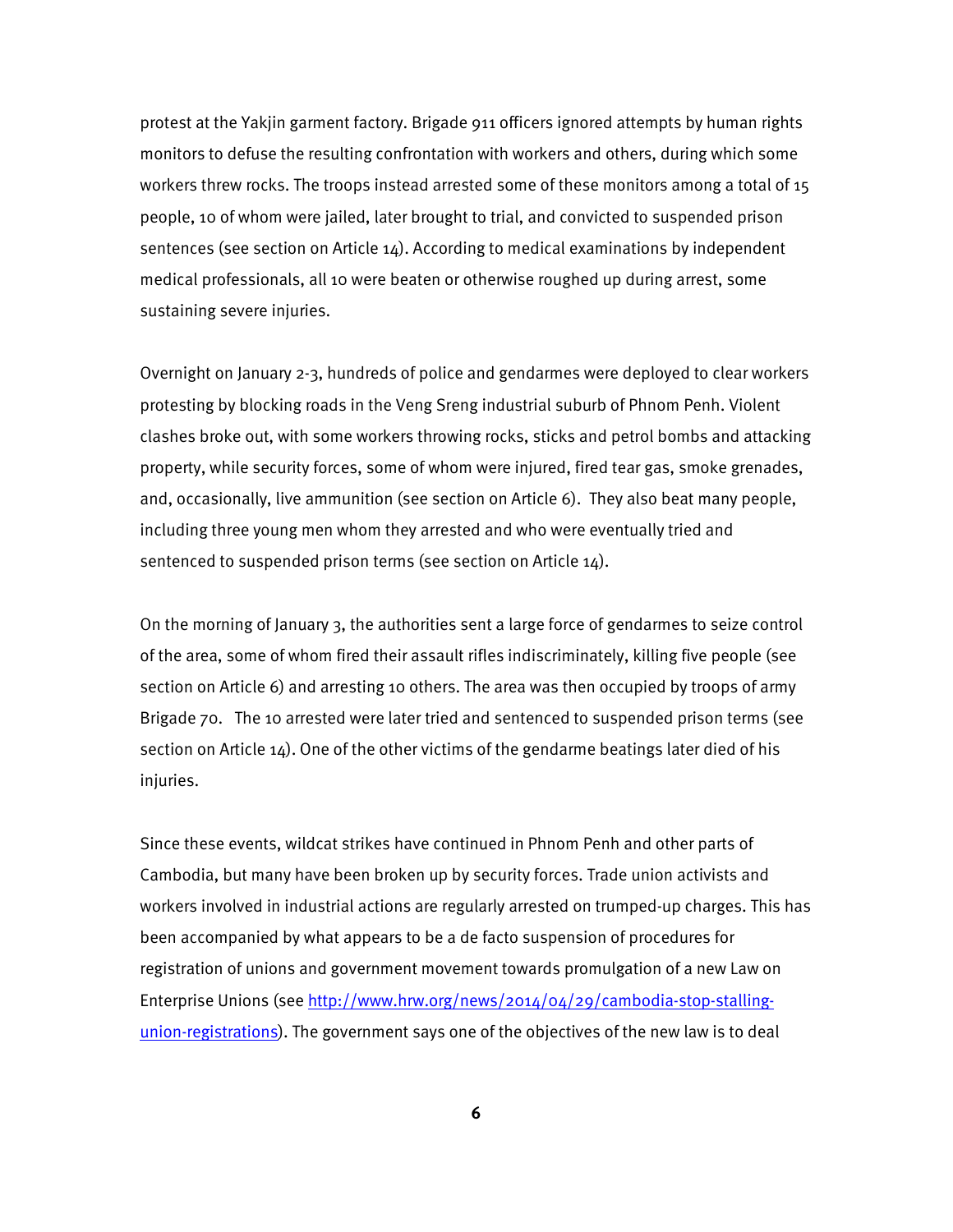with unions it says are not "playing fairly with the factories" and thereby the cause of industrial conflicts (see: http://www.akp.gov.kh/?p=45469). After examining the most recent draft in late May 2014, the International Labour Organization declared that the government made it less compliant with international standards than the previous draft, including by increasing restrictions on formation of unions and setting forth penalties for union misbehavior so ill-defined and vague "as to allow very arbitrary application" by Cambodia's courts (see: http://www.cambodiadaily.com/news/ilo-says-govt-movingbackward-with-draft-union-law-59940).

Demonstrations calling for the right to freedom of expression to be respected have been broken up, as on January 27, 2014, when security forces broke up a gathering led by Mam Sonando, injuring 10 people (see: http://www.phnompenhpost.com/national/mediabeatings-condemned). Similarly, government security forces have repeatedly assaulted or threatened Cambodian and foreign journalists covering these forces' "breaking-up" of other peaceful assemblies or public voicing of dissident views.

Another piece of legislation being formulated by the government is a Law on Associations and Non-Governmental Organizations. The current publicly available draft is of a text that was shelved in 2011 (see: http://www.sithi.org/admin/upload/law/2011-12-

12\_NGO%20Law%204th%20draft-Eng.pdf) after a domestic and international campaign led to the United States, European Union and other donors to call for it to be revised to meet international standards or be abandoned (see:

http://www.hrw.org/print/news/2011/12/23/cambodia-revise-or-abandon-draft-ngo-law). The draft contains vague and overly broad provisions to close or deny registration to associations and domestic and international organizations that criticize governmental policies or practices. Other legislation already in force gives the government sufficient powers to exercise legitimate regulation of associations and organizations and preventing them from engaging in any recognizably criminal actions. However, the government has recently stated its intention to have it adopted by the one-party National Assembly without any further consultation with the public.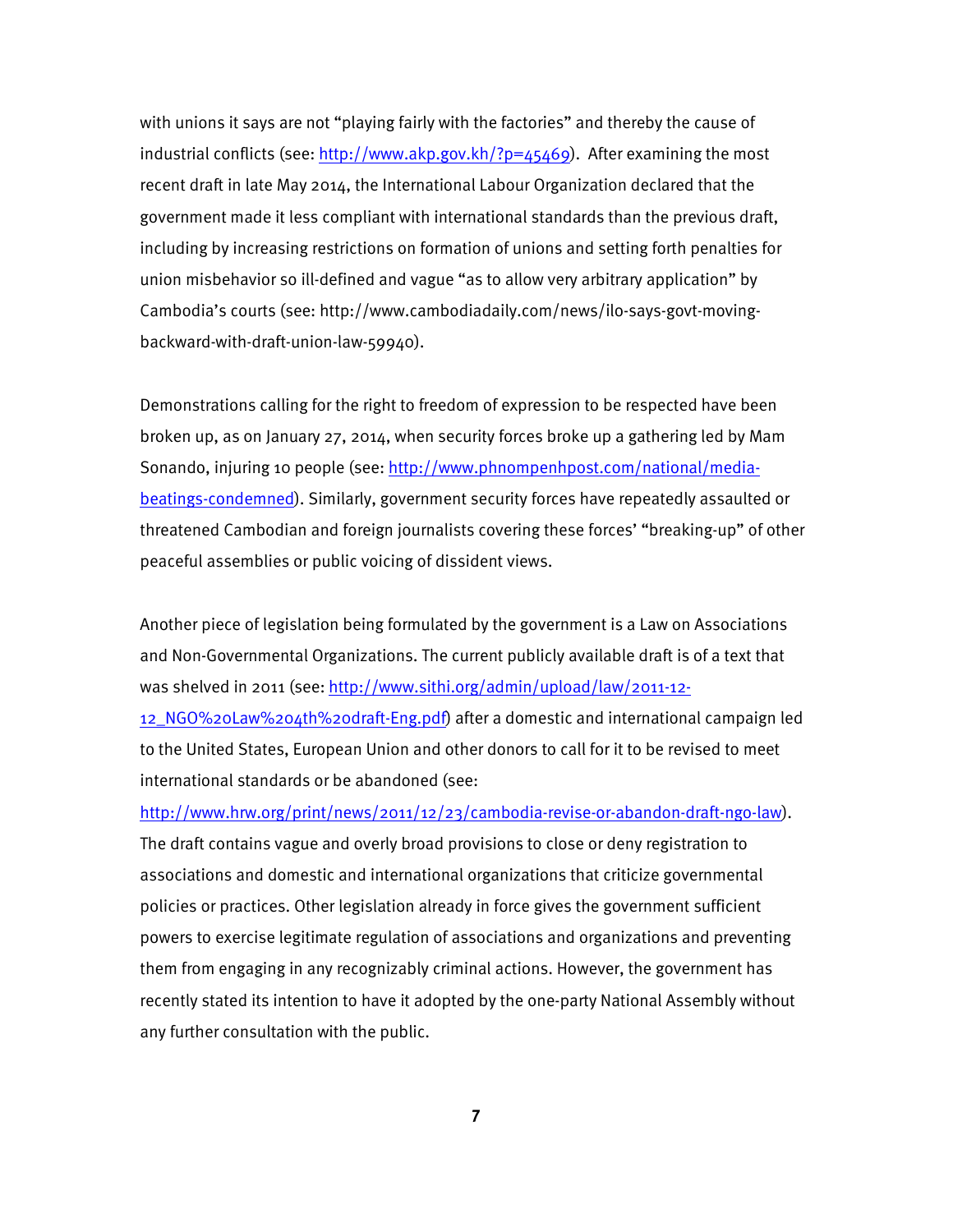- We encourage the Human Rights Committee to ask the government what plans it has to lift current arbitrary bans on freedom of peaceful assembly and association; to revise existing legislation on demonstrations so that it is not used to unreasonably restrict freedom of peaceful assembly; to make public for comment and appropriately revise draft legislation on trade unions to ensure that it does not unreasonably restrict trade union activity, including the right to strike; and to consult with civil society about the draft legislation on associations and nongovernmental organizations with a view to reconsidering whether there is a need for such legislation in order to regulate civil society, or whether additional legislation is likely instead to lead to violations of the right to freedom of association.

#### Article 2: Right to Effective Remedies

#### Article 6: Right to Life

Impunity for serious human rights violations, including extrajudicial killings, remains an enormous problem in Cambodia.

Impunity has also been the norm since the creation of the Kingdom of Cambodia after UNadministered elections in 1993. No one has been held accountable in a fair trial for hundreds of politically motivated killings, the majority of them by the army, police, and gendarmerie (see the 2012 Human Rights Watch report on impunity at

http://www.hrw.org/reports/2012/11/13/tell-them-i-want-kill-them-0). This reflects the fact that these security forces are highly politicized and partisan, protecting the ruling CPP and protected by it (see: http://www.hrw.org/news/2013/07/22/cambodia-army-policecampaign-ruling-party).

Security force impunity has been repeatedly evident in the context of demonstrations, strikes, and social unrest following the flawed elections of 2013. Security forces used excessive lethal force, including by shooting into crowds using live ammunition, resulting in seven deaths and dozens of injuries, but there have been no investigations into the responsibility of the security forces. In at least some instances, the officers who fired fatal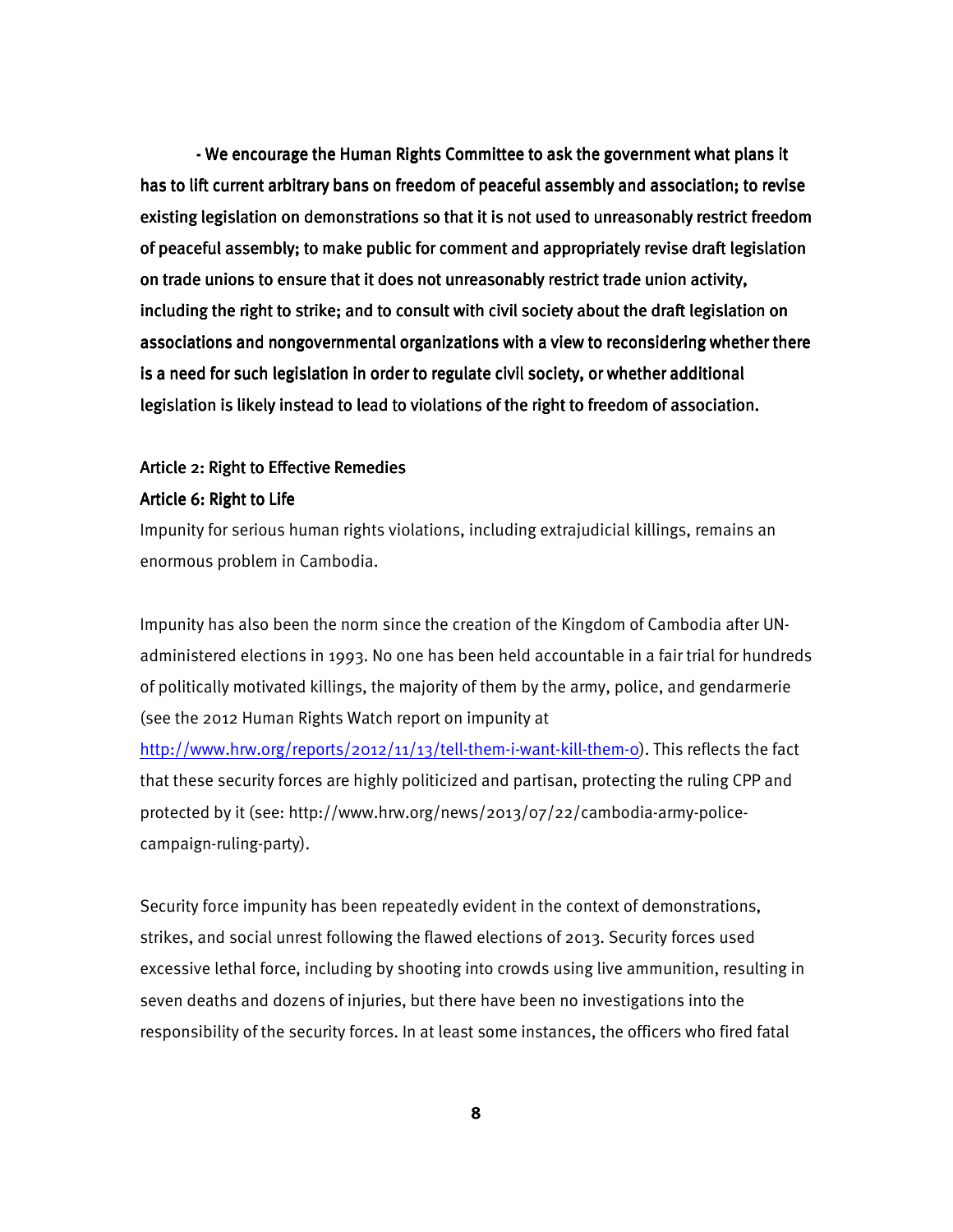rounds are known to their fellow officers and superiors, according to an official who spoke to Human Rights Watch confidentially.

Impunity also continues even with regard to grave crimes in violation of international law committed by the Khmer Rouge Communist Party of Kampuchea during its 1975-79 rule. The current United Nations-assisted Extraordinary Chambers in the Courts of Cambodia (ECCC) has a restricted jurisdiction with regard to the approximately two million Cambodians who died as a result of Khmer Rouge policies and practices, and the Cambodian government appears determined to ensure that no more than three among surviving Khmer Rouge leaders go to prison (see: http://www.hrw.org/news/2013/09/05/cambodia-governmentobstructs-khmer-rouge-court). Hun Sen has publicly stated that other suspects under investigation by international staff at the ECCC will never face trial.

- We encourage the Human Rights Committee to ask the government what steps it is taking to ensure accountability for politically motivated killings, including creating professional and depoliticized law enforcement and security forces and an independent and impartial court system. The Committee should ask the government why it has blocked additional prosecutions for Khmer Rouge crimes going beyond prosecution of three surviving Khmer Rouge leaders, and why it has interfered with judicial decision-making in violation of the independence of the judiciary.

### Article 14: Right to Fair Trial

Since 1979, the Cambodian judiciary has been controlled by the CPP. The chief justice of the Supreme Court is a member of the standing committee of the Central Committee of the CPP. Judges and prosecutors are summoned to party meetings to carry out party work. While some judges occasionally act independently of the wishes of powerful CPP figures, this exceptional behavior is negated by the overall political subservience of the judicial system. The courts are regularly used for political purposes to convict and intimidate critics. International fair trial standards have been routinely ignored (see: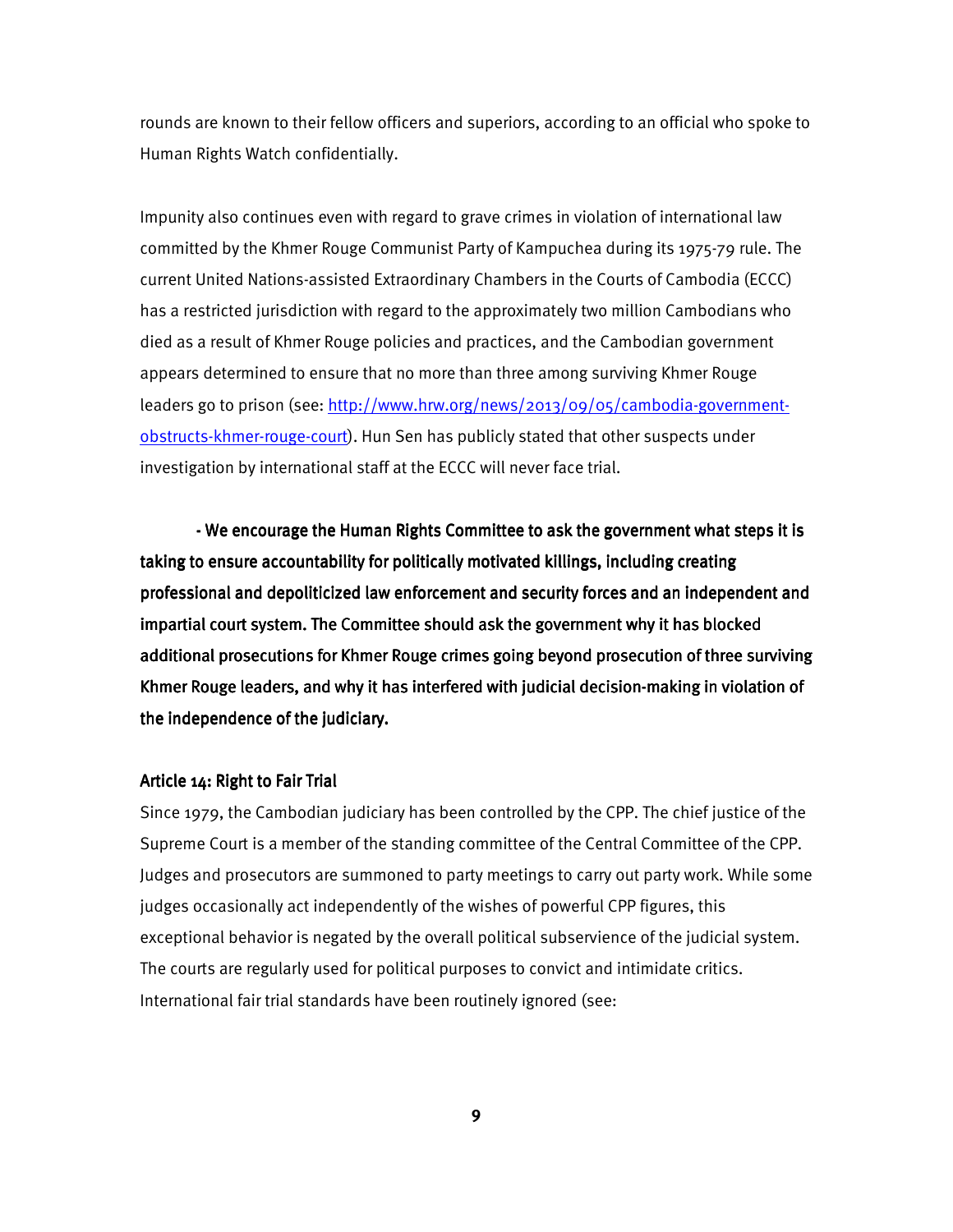http://www.hrw.org/news/2014/01/07/cambodia-universal-periodic-review-submission-2013).

Judicial sources who have recently spoken to Human Rights Watch say members of the judiciary seen by the government as resistant to political control have been repeatedly passed over for promotion or otherwise marginalized, sometimes being forced into de facto retirement, while those most loyal to the political and economic agendas of the CPP elite have been promoted. They note that the relative weakness of the CPP's grip on state and security force power in the 1990s and into the early  $21<sup>st</sup>$  century created some room for maneuver by independent-minded judges and prosecutors, but that small space dwindled over the past decade as CPP dominance over all realms of authority has increased. They specify that, as a group, younger judges and prosecutors coming onto the bench in the past decade tend to be even more deferential to CPP authority than older judicial officers.

This reality has been apparently in several recent trials, such as that of 13 people accused of involvement with the Khmer National Liberation Front movement and sentenced to prison terms on April 12, 2014. They were prosecuted under politically motivated charges of "treacherous plotting" and convicted after a one-day trial at which no evidence was presented of a crime committed by any of the accused. A major purpose of the trial appeared to be falsely link the opposition CNRP to the KNLF in order to accuse the CNRP of association with "insurrectionary rebels" and "terrorists" (see: http://www.hrw.org/news/2014/04/09/cambodia-drop-treacherous-plotting-case).

The trial of a young man arrested in connection with a violent crackdown by police and gendarmes on a protest by garment workers on November 12, 2013 was similarly deeply flawed (see: http://www.hrw.org/news/2014/05/11/cambodia-steung-meanchey-trialdeeply-flawed). The judge was openly hostile to the accused, defense lawyers, and exculpatory witnesses. He refused to allow a defense lawyer to show exculpatory video at the final hearing. In sentencing the man a suspended prison sentence on May 30, 2014, he

**10**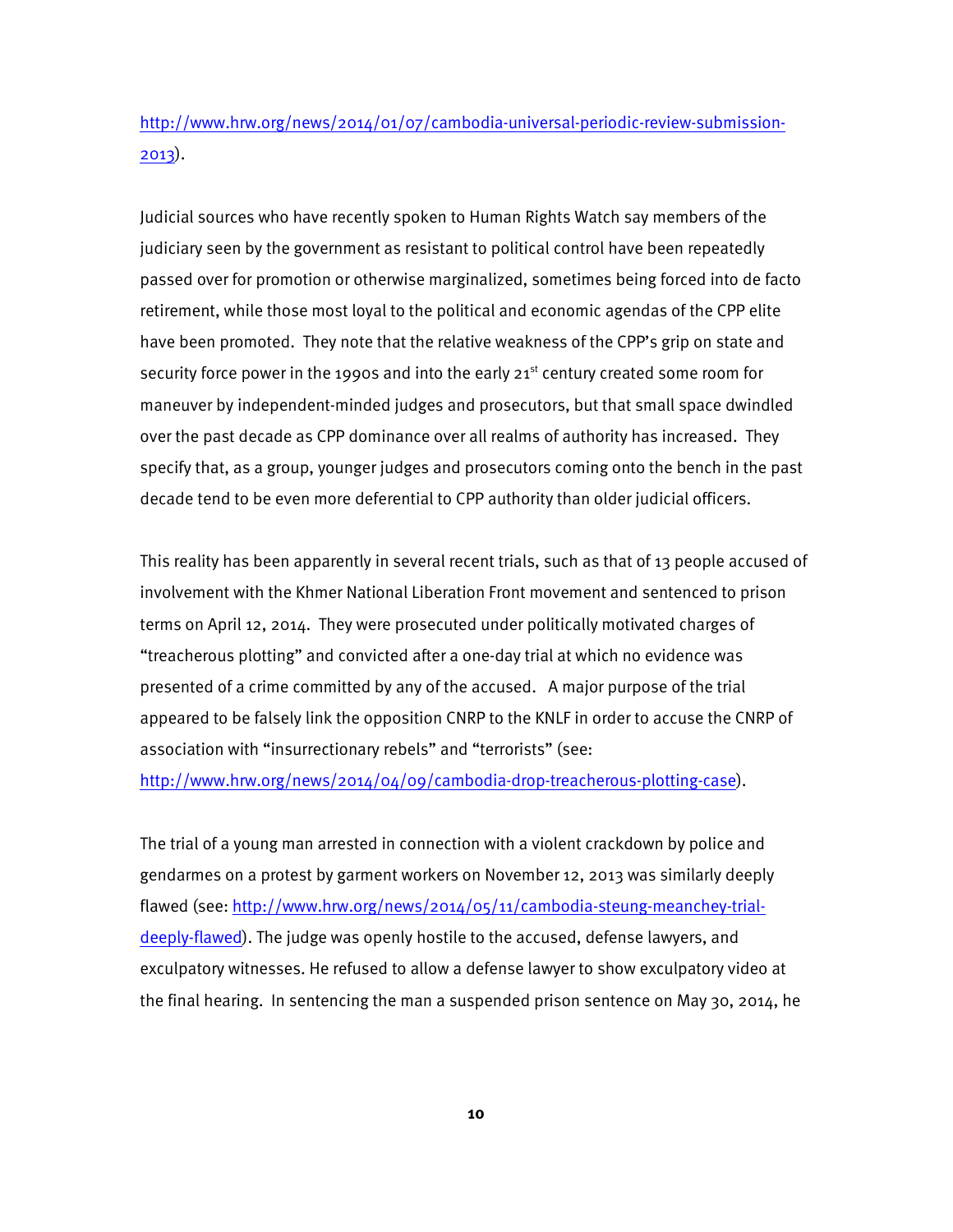thus disregarded evidence that the accused was misidentified as the perpetrator of acts of intentional violence and damage committed by others.

Fundamental fair trial violations also characterized the trials of 23 people prosecuted in connection with the security force forcible suppression of strikes and social unrest in working class areas of Phnom Penh on January 2-3, 2014. Judges openly favored the prosecution over defense, refusing to allow defense teams to challenge crucial statements by security force officers inculpating the accused. Instead, they acquiesced when these officers failed to show up at hearings. No evidence was produced in court proving that four human rights defenders among the 23 were guilty of inciting or instigating criminal acts, as they were originally and finally charged, respectively. Except with regard to one defendant, no evidence linking the remaining 19 workers and other accused to criminal acts was produced. The prosecution merely argued that they must have been involved in intentional violence and damage because they were arrested in the general area in which such acts occurred. Nevertheless, on May 30, 2014, all 23 people were sentenced to prison terms. Although all the sentences were suspended, their convictions entail restrictions on their rights, such as to become union leaders.

Another feature of these trials was that the judges generally refused to allow the showing of any evidence revealing the extent of security force violence, apparently as one of main objectives of the trials was to create a public narrative according to which all violence on November 12, 2013 and on January 2-3, 2014 was committed by persons other than security force personnel.

On May 22-23, 2014, the CPP majority in the National Assembly, with the opposition CNRP continuing its boycott of all assembly proceedings, rushed through passage of three important laws on the judiciary, further entrenching the government's control over Cambodia's courts: the Law on the Organization of the Courts, the Law on the Statute of Judges and Prosecutors, and the Law on the Organization and Functioning of the Supreme Council of the Magistracy (see: http://www.hrw.org/news/2014/05/03/cambodia-withdraw-

**11**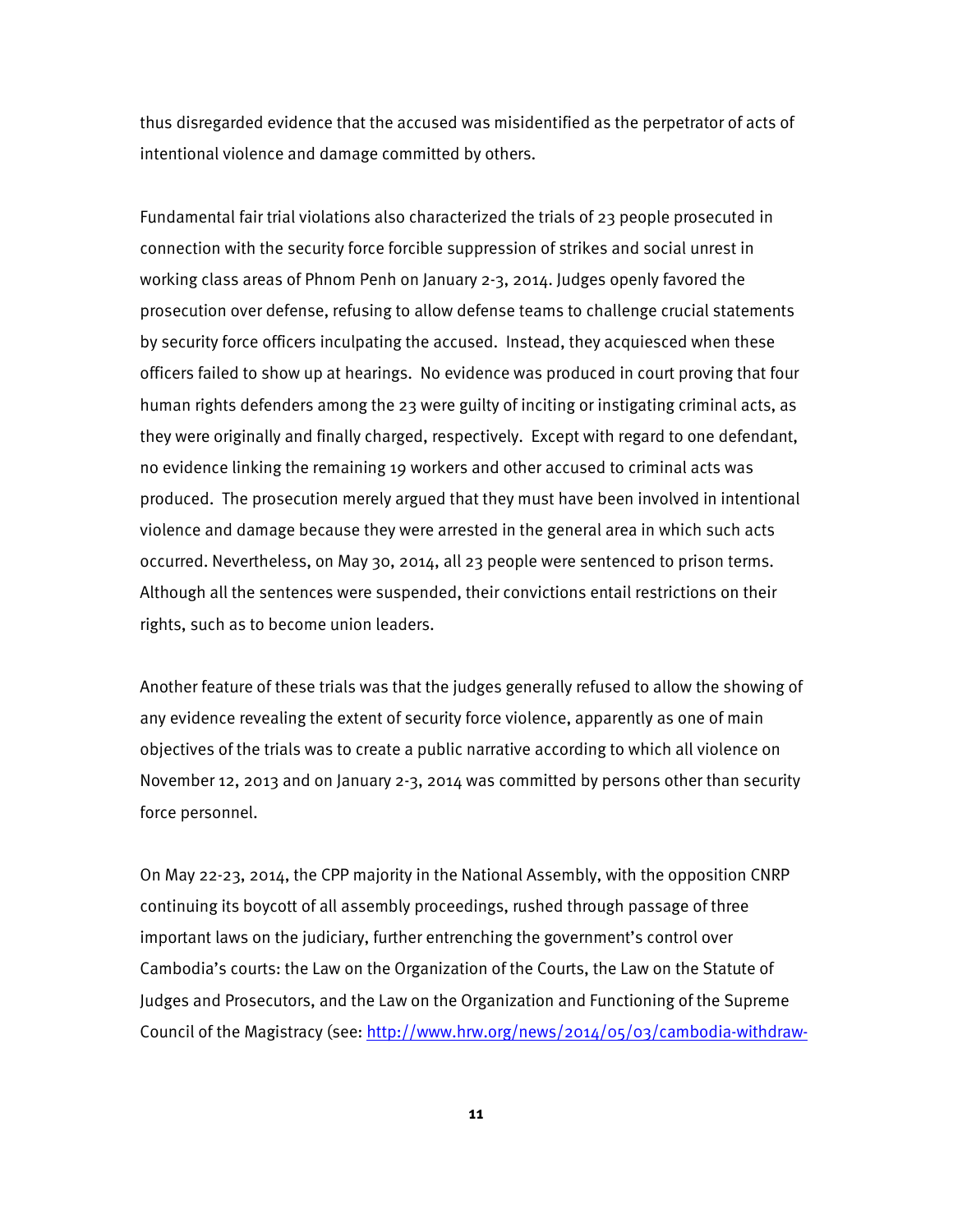fundamentally-flawed-judiciary-laws). Originally conceived as part of a national action plan to bring Cambodia's domestic laws into line with its international treaty obligations, the three measures were supposed to strengthen the rule of law by reinforcing judicial independence in Cambodia. Instead, the bills, as passed, give the minister of justice sweeping powers over the country's judges and prosecutors, thereby undermining their independence and formalizing the government's control over them. The subordination of the judiciary to the executive branch appears to be deliberate. An earlier draft of the Law on the Statute of Judges and Prosecutors contained a provision stating that the judiciary "shall not be under the direction of the legislative or executive branch or any political party." However, this provision was removed before the National Assembly passed the current bills (see:

http://www.cchrcambodia.org/media/files/press\_release/496\_csctpotfjrbarcfpce\_en.pdf). The bills, which were kept secret before the assembly vote, are now public. They still have to be sent to the Cambodian senate for review, to be followed by scrutiny by the country's Constitutional Council.

A senior CPP National Assembly member and the party's spokesperson has declared that the passage of the laws means that it will no longer be possible to express the view that the judiciary lacks independence, saying "they will not be able to speak like this any more" (http://www.cambodiadaily.com/news/journalists-in-cpp-firing-line-over-1-party-tag-59430/). To enforce this pronouncement, the authorities can apply a provision of the Criminal Code that allows imprisonment of those who publish comments deemed to pressure a court with the view of influencing its decision (article 522) or who criticize a judicial decision or other judicial act (article 523). On May 25, 2014, charges under article 523 were brought against eight union leaders and activists.

- We encourage the Human Rights Committee to ask the government what plans it has for further judicial and other institutional reform to ensure independence of the judicial and the enjoyment of fair trial rights, including whether it is prepared to consider revising the legislative framework to promote this object and thus protect such rights. The